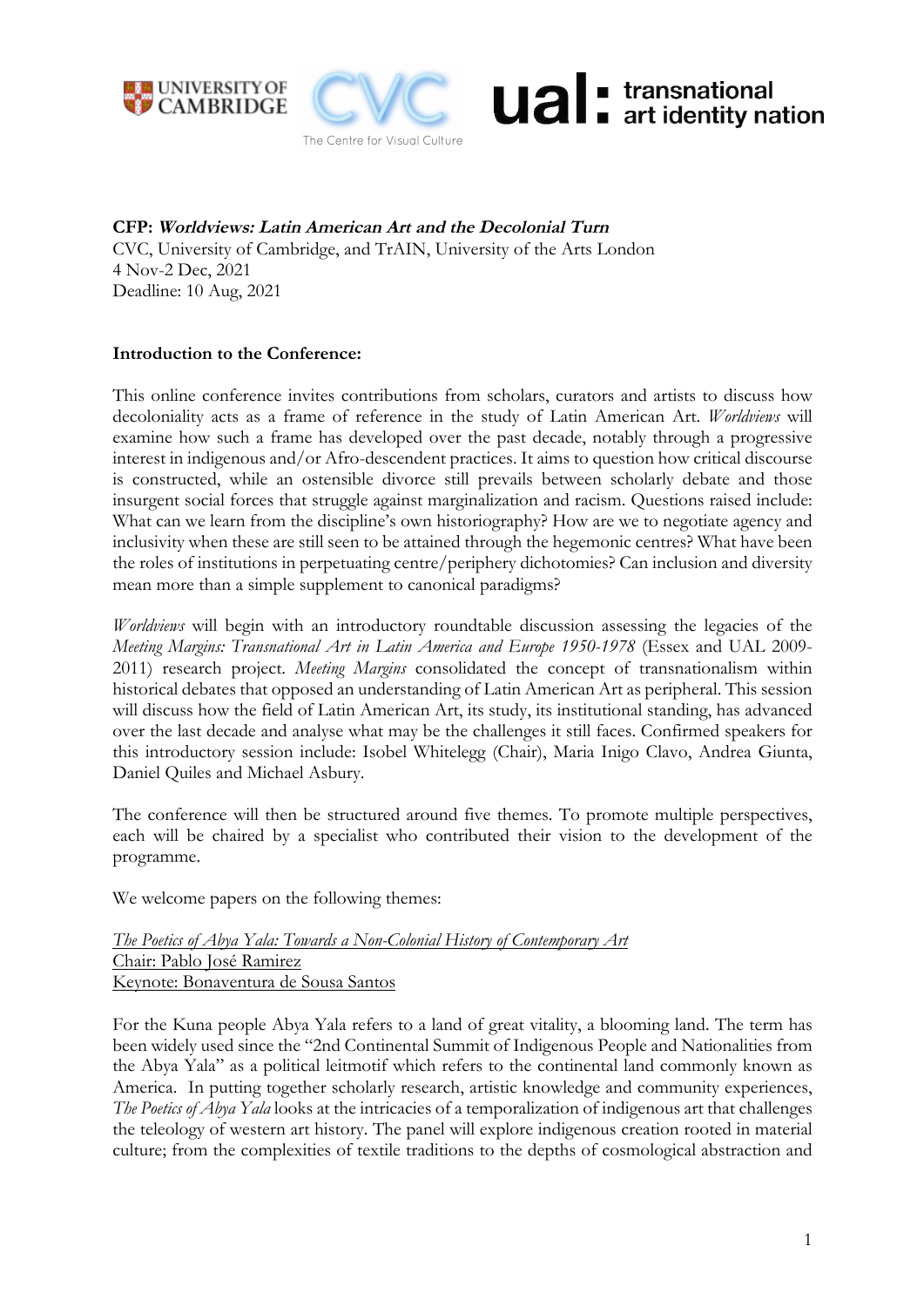spirituality, defending Indigenous Contemporary Art as an interruption of Neoliberal multiculturalist desire.

Themes approached may include:

- The dichotomy between modernity and indigeneity
- The way indigeneity has characterised modern art production in Latin America
- The conditions under which indigenous art is circulating within the art system
- The relationship between indigenous aesthetic production and its links to insurgent political movements.

Political Bodies, Gender and Race Chair: Cecilia Fajardo-Hill Keynote: Lilia Moritz Schwarcz

The Political Body is a broad notion that has come to characterise the artistic production of many artists in Latin America since the 1960s. Often linked to performance, public actions and photography, but also to conceptual art and other more traditional media, the political use of the body, or its centrality, has emerged in response to conditions of oppression - for reasons linked to state violence, race, gender or class. Over the past ten years, exhibitions branded as agitprop, feminist or queer, have engaged with the political body as a trope of radical art that is, in turn, endemic to the project of decolonisation. This section proposes to deconstruct the kinds of political engagement engendered by the use of the body. Themes approached may include:

- Embodied knowledge production (and consumption) that dismantle the Cartesian separation of mind and body
- The body as a receptacle or catalyst of violence
- The body in nature
- The ritual use of the body and possession
- The silencing of bodies
- Bodily inscriptions and cartographies
- The body as embodiment of community
- The body of pleasure
- The gendered body
- The body as the site of political and life imagination.

Activism and Collective Practice Chair: Keyna Eleison Keynote: Ventura Profana

Political activism in Latin American Art has been canonised as a distinctive feature of the region's artistic production since the 1960s. However, recent thinkers have criticised the divorce of intellectualised institutional practices from the insurgent social forces that motivate and propel such forms of resistance.

This panel will examine how grassroots movements have deployed artistic practice as a form of activism. Women's rights collectives and activist groups have succeeded in raising awareness of social struggles and have carved spaces of representation for groups that are marginalised or cast as subaltern. Inviting contributions addressing activism in art from the 1960s to the present day, the session's themes may include:

• Community based practice as art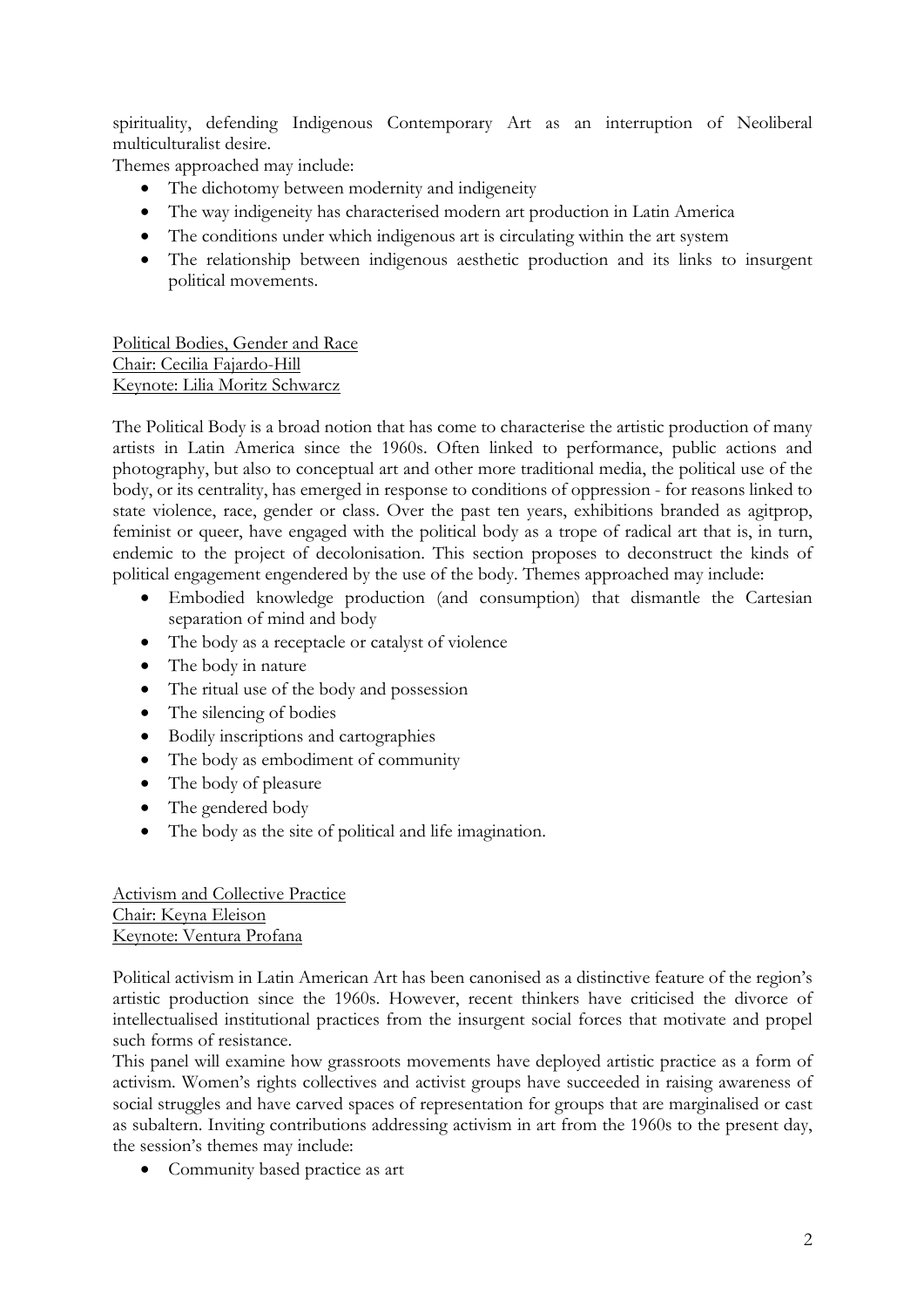- Trans-gender activism
- Ritual and collective consciousness practices
- Political denunciation and protest.

Margins and Institutions: New Curatorial Strategies Chair: Catherine de Zegher Keynote: Catherine David

Since the 1980s, museums and institutional galleries across Western Europe and North America have increasingly held exhibitions and collected work by artists from Latin America. Whilst this must be recognised as a welcome opening towards cultures previously considered, by those same institutions, as derivative or, worst, unworthy of art historical consideration, certain consequences to such openness must also be taken into account. The attention received by so-called 'global museums' often sets in play discrepancies between national and international art historical narratives. With cognisance of the conference's location within one of the epicentres of Western art historical articulation, this panel is interested in contributions exploring the interstices between the 'global art' discourse and curatorial initiatives specific to regional contexts. Questions may relate to:

- What are the consequences of such a heritage drain at a local level?
- How do local or national museums within Latin America negotiate their own narratives within these emerging discourses from the so-called centres?
- What are the conditions with which such collections are integrated?
- How are exhibitions and collections articulated in relation with the other 'hegemonic' holdings within the museum?

Decolonising the Canon Chair: Ana Magalhães Keynote: Rafael Cardoso

When we speak of the inclusion of Latin American art into 'global art narratives' what are we saying? If those global narratives are truly 'global' then we should not speak of inclusion but of being. Of course, such a consideration remains at the level of the ideal. We often understand the notion of inclusion as an individual artist or movement that is brought forward into the global discourse. However, rarely is this act of carrying over based upon aesthetic and/or conceptual associations as defined by the canon. When we speak of global therefore, we implicitly enunciate the acceptance of certain set geopolitical power relations. The actual relation between the local and the global relies on complex transnational articulations of art historical discourses, some more powerful and persuasive than others.

This panel seeks contributions that discuss the canon, its evolution from modernist to contemporary and later global contexts and how this affects discourses at a national, regional or local level. This session invites speakers to propose new historical perspectives through which to understand and re-position contemporary art in relation to its transnational genealogies.

- Can the act of inclusion be one of disruption also, one that invites the reconsideration of the entire premises of that canon which excluded it in the first place?
- How is contemporary art understood in relation to the canon, both locally and 'globally'?
- How do these discrepant discourses relate to each other?